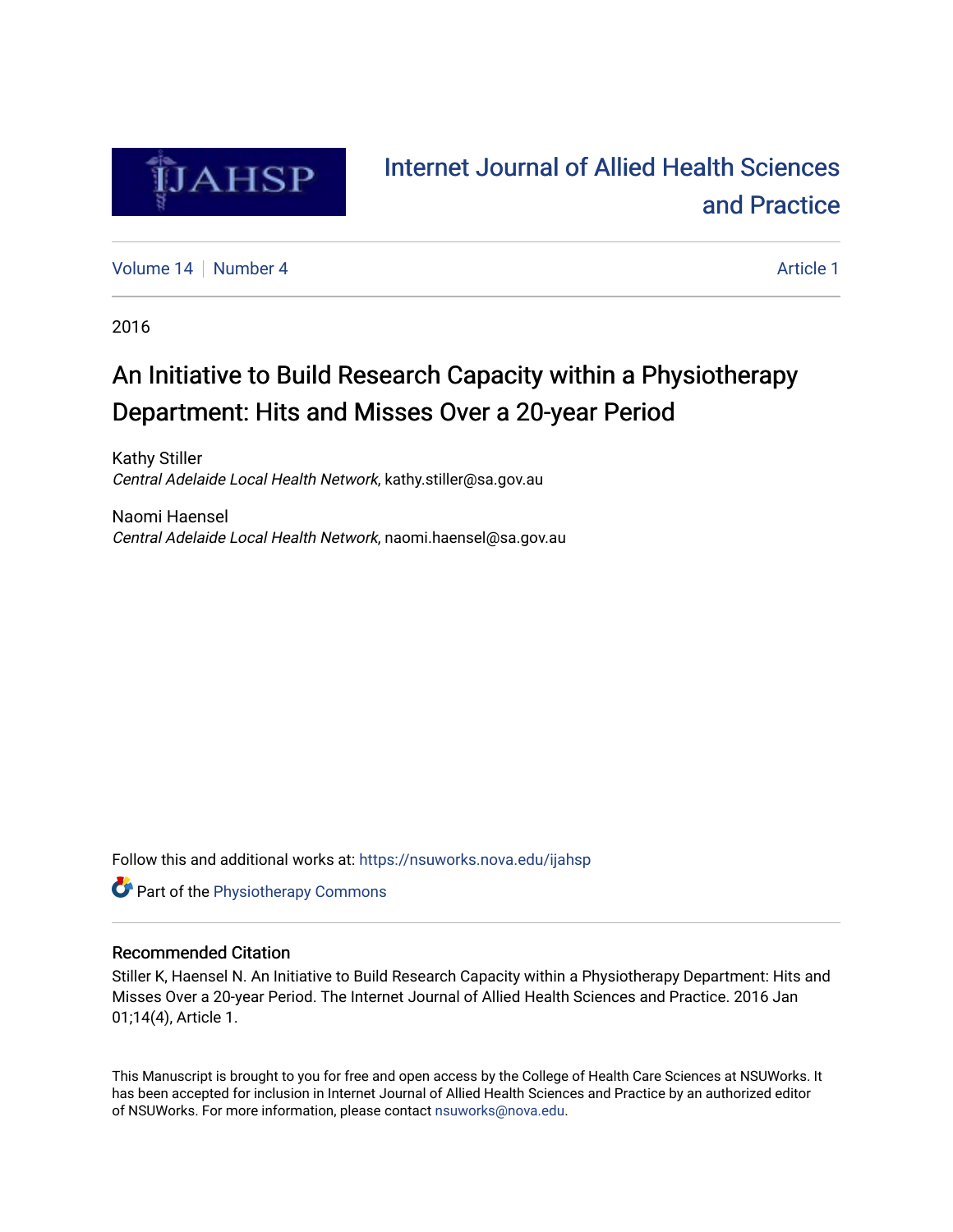## An Initiative to Build Research Capacity within a Physiotherapy Department: Hits and Misses Over a 20-year Period

## **Abstract**

Purpose: Building research capacity within a busy clinical allied health department is important but can be limited by time, resources and expertise. In 1995, a role was created in our Physiotherapy Department whereby an individual with an interest and expertise in clinical research was identified and a proportion of their workload (12 hours/week) designated to fulfil a research co-ordination role. The aim of this role was to foster research and build research capacity within the Physiotherapy Department. This paper reports the achievements associated with this initiative to highlight its successes, difficulties and failures. Method: A retrospective descriptive review of research and other research-related activities undertaken over a 20-year period within the Physiotherapy Department of an adult, tertiary, public hospital was carried out, with particular attention to successes, difficulties and failures. Results: Since the introduction of a designated research co-ordinator in 1995, there have been 54 major publications in peer-reviewed journals and 91 presentations at a national/international conferences. Successes have included the high number of publications/presentations, the broad range of clinical areas where research has been undertaken, the clinical relevance of the research, the large number of staff involved, collaboration with other hospital departments/universities and staff involvement in post-graduate degrees. Difficulties have included slow recruitment rates to clinical trials, resource issues and lack of career structure for those interested in pursuing research as a career option within the healthcare sector. Failures have been infrequent but have included the need to abandon three studies due to recruitment or personnel issues, and a single instance of the inadvertent use of incorrect data. Conclusions: Identifying a clinician with an interest and expertise in clinical research and quarantining time to enable them to fulfil a broader research co-ordinating role was successful at fostering research and building research capacity within a clinical allied health department.

### Author Bio(s)

Kathy Stiller, B App Sc (Physio), PhD, is the Allied Health Research Co-ordinator at Central Adelaide Local Health Network.

Naomi Haensel, Dip Tech (Physio), Grad Dip (Hlth Admin), is Senior Manager, Physiotherapy, Central Adelaide Local Health Network.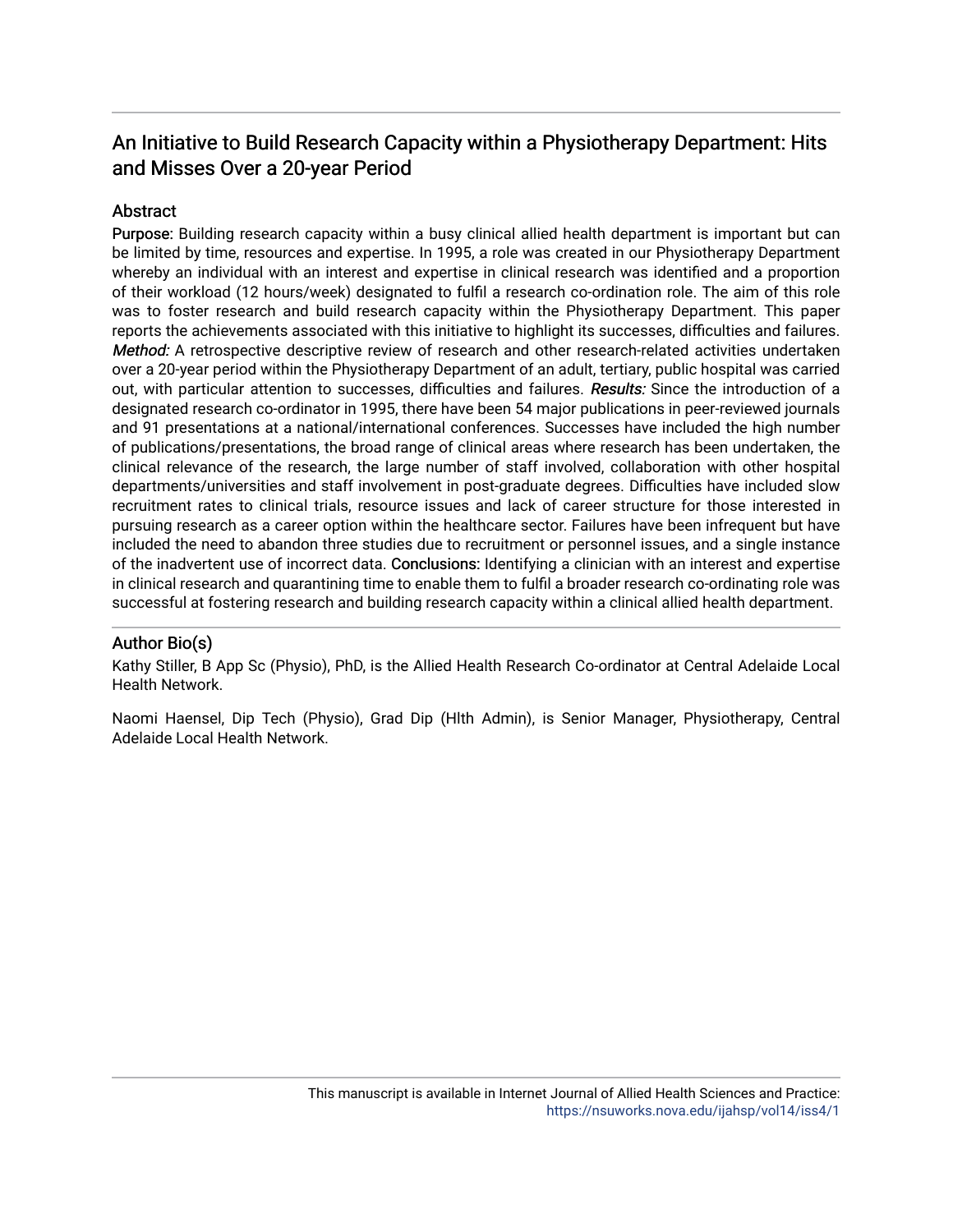

The Internet Journal of Allied Health Sciences and Practice *Dedicated to allied health professional practice and education* **Vol. 14 No. 4 ISSN 1540-580X**

# An Initiative to Build Research Capacity within a Physiotherapy Department: Hits and Misses Over a 20-year Period

Kathy Stiller, B App Sc (Physio), PhD Naomi Haensel, Dip Tech (Physio), Grad Dip (Hlth Admin)

Central Adelaide Local Health Network

Australia

#### **ABSTRACT**

**Purpose:** Building research capacity within a busy clinical allied health department is important but can be limited by time, resources, and expertise. In 1995, a role was created in our Physiotherapy Department whereby an individual with an interest and expertise in clinical research was identified and a proportion of their workload (12 hours/week) designated to fulfil a research coordination role. The aim of this role was to foster research and build research capacity within the Physiotherapy Department. This paper reports the achievements associated with this initiative to highlight its successes, difficulties, and failures. *Method:* A retrospective descriptive review of research and other research-related activities undertaken over a 20-year period within the Physiotherapy Department of an adult, tertiary, public hospital was carried out, with particular attention to successes, difficulties, and failures. *Results:* Since the introduction of a designated research coordinator in 1995, there have been 54 major publications in peer-reviewed journals and 91 presentations at national/international conferences. Successes have included the high number of publications/presentations, the broad range of clinical areas where research has been undertaken, the clinical relevance of the research, the large number of staff involved, collaboration with other hospital departments/universities, and staff involvement in post-graduate degrees. Difficulties have included slow recruitment rates to clinical trials, resource issues, and lack of career structure for those interested in pursuing research as a career option within the healthcare sector. Failures have been infrequent but have included the need to abandon three studies because of recruitment or personnel issues, and a single instance of the inadvertent use of incorrect data. **Conclusions:** Identifying a clinician with an interest and expertise in clinical research and quarantining time to enable them to fulfil a broader research coordinating role was successful at fostering research and building research capacity within a clinical allied health department.

#### **INTRODUCTION**

Evidence-based practice informs clinical decision-making and policy in healthcare, with the aim of optimizing patient outcomes whilst promoting the effective and efficient use of limited healthcare resources. To enable evidence-based practice, it is vital that clinical research that is patient-centered and relevant to clinical practice is undertaken. In contrast to medical research, which has been established and well recognized for decades, the advent of allied health research has been relatively recent and often driven under the auspices of universities rather than being generated from within clinical allied health departments.<sup>1</sup> The involvement of allied health clinicians in research is very important as it encourages critical thinking, develops and promotes a research culture, and allows clinicians the ability to provide input into the design of research such that it addresses pertinent clinical questions.<sup>1</sup>

Clinicians' motivations for undertaking clinical research include development of research skills, increased job satisfaction, and the ability to investigate clinical problems that are relevant to practice.<sup>2,3</sup> Barriers to undertaking research within clinical departments include workplace issues such as a lack of time/funding, higher priority of other work roles, lack of research skills and/or access to people with relevant research expertise, inadequate career structure for researchers, and a poor research culture within clinical departments.2-7

Various methods for building research capacity have been described and include:

developing a workplace culture that recognizes the importance of research as an integral part of clinical practice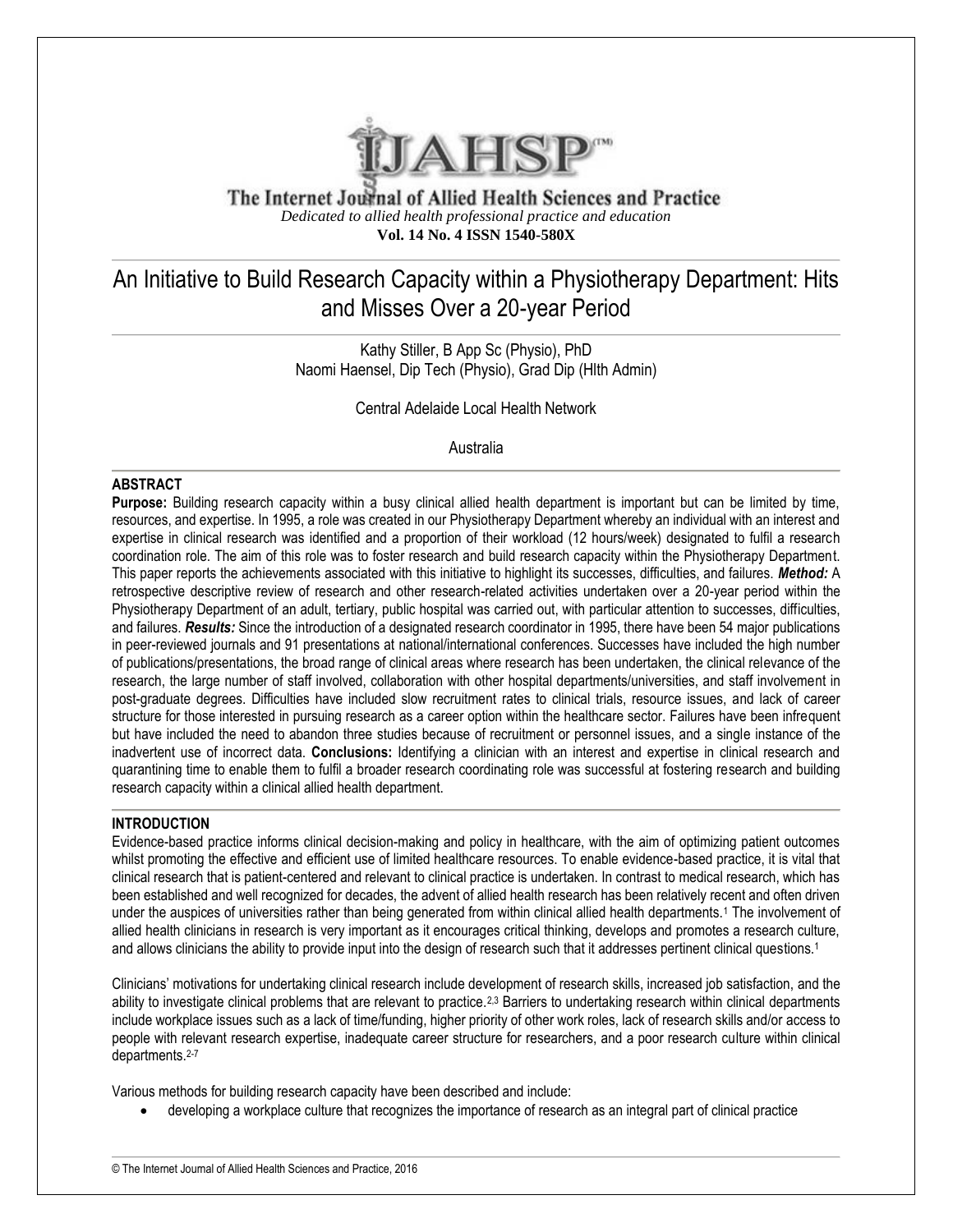- clear leadership that supports and promotes clinical research
- increased workplace and career flexibility to allow clinicians time to participate in research
- funding through grants, scholarships, and bursaries
- collaboration with universities and other external bodies to co-ordinate, provide, and support research training
- identifying individuals with an interest in research and empowering them to build their own research expertise and that of their colleagues through devoted resources
- improved communication about research activities and findings across the organization.<sup>1,3,4-11</sup>

Successful building of research capacity in individuals and organizations leads to a workplace culture where research is actively discussed and seen as an integral part of clinicians' roles, higher levels of research skills, and a greater ability of clinicians to undertake relevant research on a consistent basis.10,11

Within our own health unit, our anecdotal experience was that whilst clinical research had been actively encouraged within our Physiotherapy Department for a number of years, success was limited in terms of the number and scope of projects undertaken and the number of resultant publications and presentations. Therefore, in 1995, a role was created in our Physiotherapy Department whereby an individual with an interest and expertise in clinical research was identified and a proportion of their workload designated as fulfilling a research coordination role across our Physiotherapy Department, with the intention of fostering clinical research and building research capacity within our Department. The aim of this paper is to review the achievements associated with this initiative to highlight its successes, difficulties, and failures.

#### **METHODS**

#### **Design and Timeline**

A retrospective descriptive review was undertaken of research activity over a 20-year period (1995 to 2014 inclusive).

#### **Setting and Timeline**

This study involved reviewing research and research-related activities undertaken within the Physiotherapy Department, Royal Adelaide Hospital, and Hampstead Rehabilitation Centre since the commencement of this initiative to build research capacity (1995) up to the point in time where the position was expanded from being physiotherapy-only to a broader allied health role (2015). The Royal Adelaide Hospital is an adult, 650-bed, tertiary-care, urban, public hospital in Australia. Hampstead Rehabilitation Centre is a 128-bed campus of the Royal Adelaide Hospital that provides rehabilitation to patients following stroke, brain injury, spinal cord injury, other neurological or medical disorders, orthopedic conditions, amputation or burn injury. The Physiotherapy Department provides comprehensive in- and out-patient services across both campuses.

#### **Background to the Creation of the Research Coordinator Role**

Prior to 1995, Royal Adelaide Hospital Physiotherapy Department staff were encouraged to be involved in clinical research, including by the introduction of project rosters whereby staff wishing to undertake research in a particular clinical area were able to remain in this area beyond the usual rotational time. This approach achieved modest success, with physiotherapy staff generating 14 publications in peer-reviewed medical/physiotherapy journals prior to 1995. However, the Director of Physiotherapy (NH) believed additional action was required to further build research capacity within the Department and took advantage of an opportunity that was rare for the time as follows: One staff member (KS) had demonstrated a particular interest in clinical research, having been involved in 11 of the 14 publications generated between 1987-1994 and successfully completing a Doctor of Philosophy (PhD) degree, based on two clinical studies, whilst continuing to work full time. This staff member's PhD candidature had been supported at a departmental level, including recognition that involvement in clinical research should be seen as an integral part of a clinician's role and allowing a proportion of her workload to be devoted to the clinical research comprising her PhD candidature. Following the successful completion of this staff member's PhD degree, the Director (NH) proposed that this staff member should continue to undertake clinical research within the Royal Adelaide Hospital Physiotherapy Department, and importantly, expand this research role from her own area of expertise (cardiorespiratory) to other areas of adult physiotherapy clinical practice. This initiative was supported by Royal Adelaide Hospital executive staff who acknowledged it as "needed if allied health departments in general, and physiotherapy in particular, are to raise their profile with medical and nursing colleagues" (personal communication, 1995). Thus, the role of Research Co-ordinator, Physiotherapy, was officially created and recognized in 1995, with 12 hours/week quarantined for fulfilling this role, the aim of which was to foster clinical research and build research capacity within the Royal Adelaide Hospital Physiotherapy Department.

#### **Outcomes**

For the purposes of this report, the effectiveness of this initiative to build research capacity was primarily measured by the number of major publications in peer-reviewed journals and presentations at national/international conferences. Minor publications (e.g.,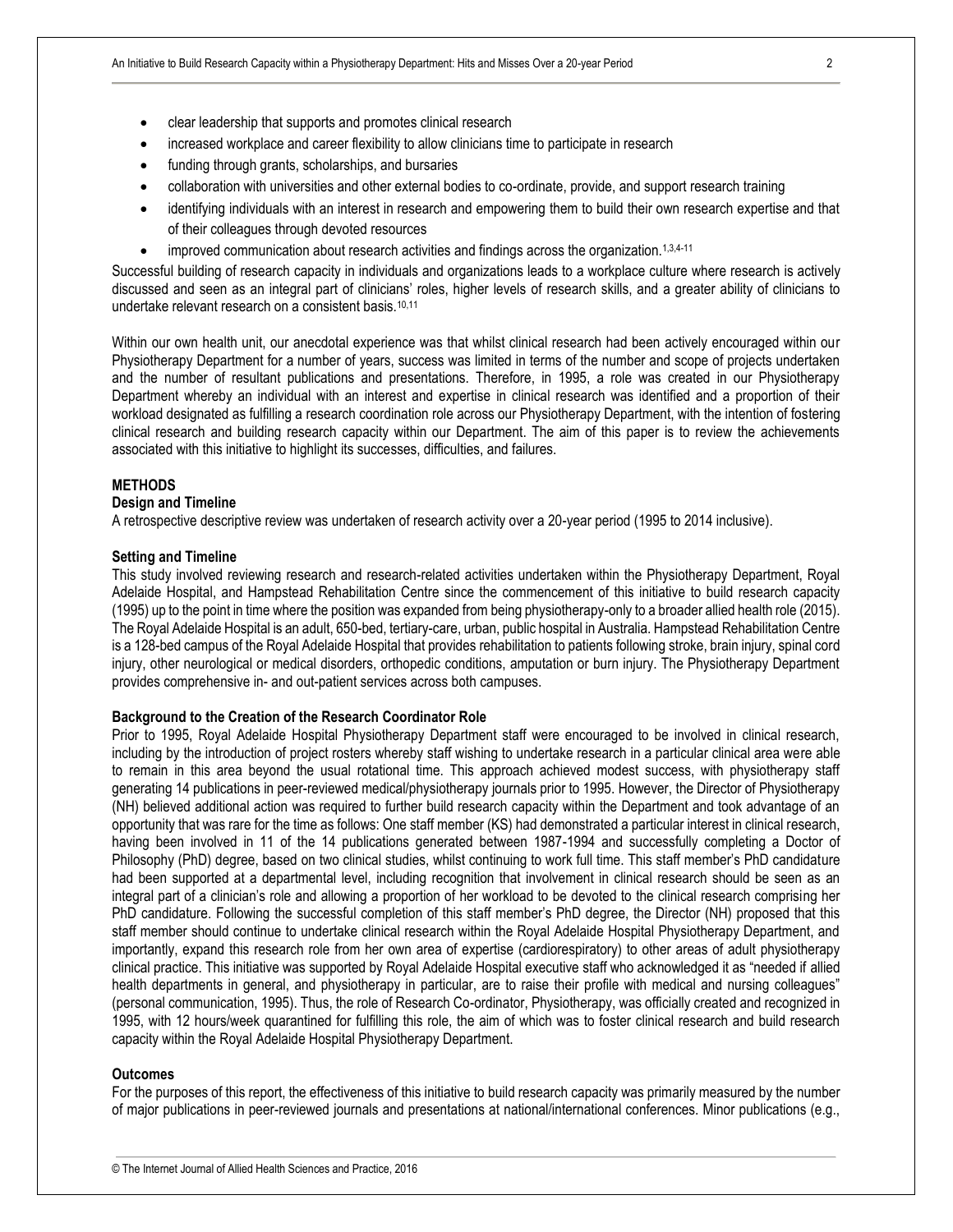publications in non-peer-reviewed journals, letters to the editor, and book reviews) were excluded, and only research that was undertaken by physiotherapy staff as part of their Royal Adelaide Hospital role was included. Additional outcomes included the conversion rate of projects that were commenced to publication/presentation, the range of clinical areas where research was undertaken, the clinical relevance of the research, the number of staff involved and their level of experience, the extent of collaboration with other departments/universities, the number of staff who undertook research as part/all of post-graduate research degrees, and the number of successful grant applications.

These data were retrieved from the yearly research reports and an ongoing research register that was commenced by the Research Co-ordinator (KS) at the inception of the position in 1995. Data were reviewed by the two investigators, with any disagreement resolved through consensus. Additionally, as the two investigators were personally involved with this initiative throughout the 20 year period, anecdotal recollections have, when appropriate, been included.

#### **Data Analysis**

Data were collated and analyzed descriptively, with successes, difficulties, and failures highlighted.

#### **RESULTS**

#### **Successes**

The research undertaken over the 20-year period as a result of this initiative generated a total of 54 major publications in peerreviewed journals and 91 presentations at national/international conferences, resulting in a median of two publications and five presentations per year. Figure 1 shows these publications/presentations on a yearly basis since inception of this initiative. Whilst journal impact factors were not specifically recorded at the time, the journals involved comprised mainly physiotherapy journals (e.g., Journal of Physiotherapy, Physiotherapy Research International, Physiotherapy Theory and Practice) and some medical journals (e.g., Archives of Physical Medicine and Rehabilitation, Chest, Spinal Cord). The conferences where research findings were presented were most often national/international physiotherapy conferences (e.g., Australian Physiotherapy Association Conference, World Confederation for Physical Therapy) with additional presentations at international medical conferences (e.g., Australian and New Zealand Cystic Fibrosis Conference, Australian and New Zealand Burn Association Annual Scientific Meeting, International Symposium on Intensive Care and Emergency Medicine). The most common types of research undertaken during the 20-year period of this initiative were clinical studies ( $n = 42$ ), with literature reviews the next most frequent ( $n = 5$ ).



**Figure 1: National/international publications and presentations on a yearly basis**

In terms of the conversion rate for research to publication/presentation, a 100% rate was achieved for studies where data collection was completed over the 20-year period. In other words, all studies where data collection was completed achieved publication and/or presentation.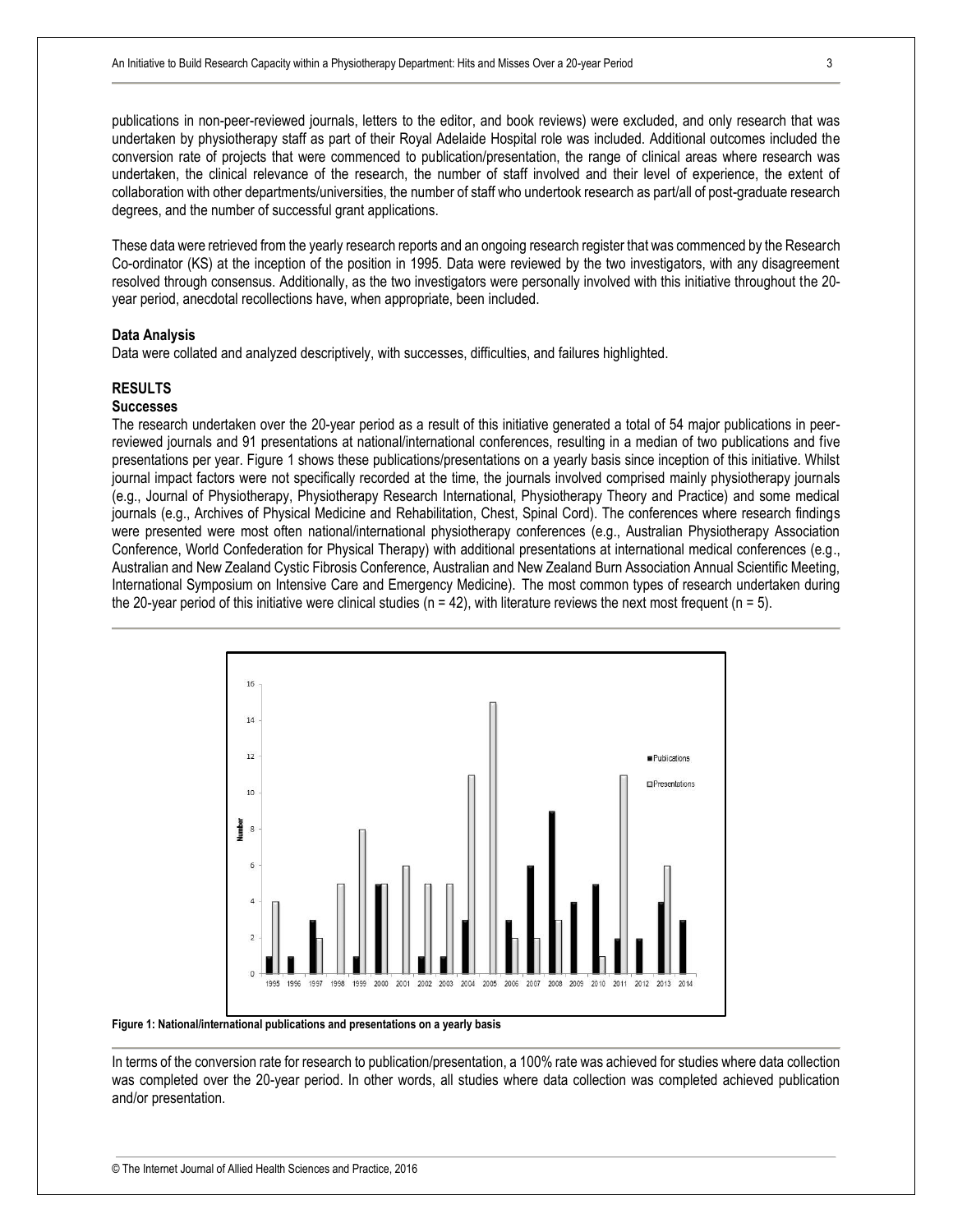The range of clinical areas in which research was undertaken was broad (see Figure 2), involving most areas of adult physiotherapy practice, with intensive care, stroke rehabilitation, post-operative management, cystic fibrosis, and spinal cord injury rehabilitation occurring most frequently.



**Figure 2: Clinical areas in which physiotherapy research was undertaken**

Of the research undertaken, virtually all projects were patient-centered, driven by Royal Adelaide Hospital Physiotherapy Department staff members, clinically relevant and influenced clinical practice within our health unit, and in some instances, internationally. Examples of this were studies investigating whether bed exercises are necessary after hip arthroplasty, safety aspects of mobilizing critically ill patients, the effectiveness of circuit class therapy during stroke rehabilitation, physical outcomes of patients with burn injuries, and the effectiveness of physiotherapy interventions for patients with distal radius fracture.<sup>12-17</sup>

Thirty-four Royal Adelaide Hospital Physiotherapy Department staff were involved in the research undertaken over the term of this initiative, with their level of experience ranging from newly graduated physiotherapists to senior physiotherapists. Some of these staff members (n = 14) had repeated involvement in research projects over this time period, demonstrating the success of this initiative at fostering an ongoing interest and commitment to clinical research. Anecdotally, our experience suggested that it was more effective and efficient to involve and increase the research knowledge/expertise only for those staff who expressed an interest in undertaking clinical research, rather than attempting to involve/educate all clinicians (e.g., through a series of presentations about research methodology to all staff). The level of support required by staff during the research process varied considerably and thus they were provided with as much or as little support as required on an individual basis. For novice researchers, our experience suggested that it was best to involve them in studies with relatively simple research designs, rather than launching into a randomized controlled trial as an initial step.

Some of the research that was undertaken as part of this initiative involved collaboration with other departments within the Royal Adelaide Hospital (n = 5), with the departments involved including the Burns Unit, Intensive Care Unit, Stroke Rehabilitation Unit, and Radiology Department. Collaboration with external institutions also occurred quite frequently (n = 27), including, for example, with the University of South Australia, Curtin University, and University of Melbourne.

Of the research undertaken or commenced within this time period, nine Physiotherapy Department staff members undertook the research as part (or all) of a research degree, comprising five Honours, two Masters, and two PhD degrees. The Research Coordinator (KS) was a co-supervisor for all of these staff members during their research degree candidature. Additionally, the Research Coordinator (KS) was a co-supervisor for two physiotherapists who were external to the Royal Adelaide Hospital: one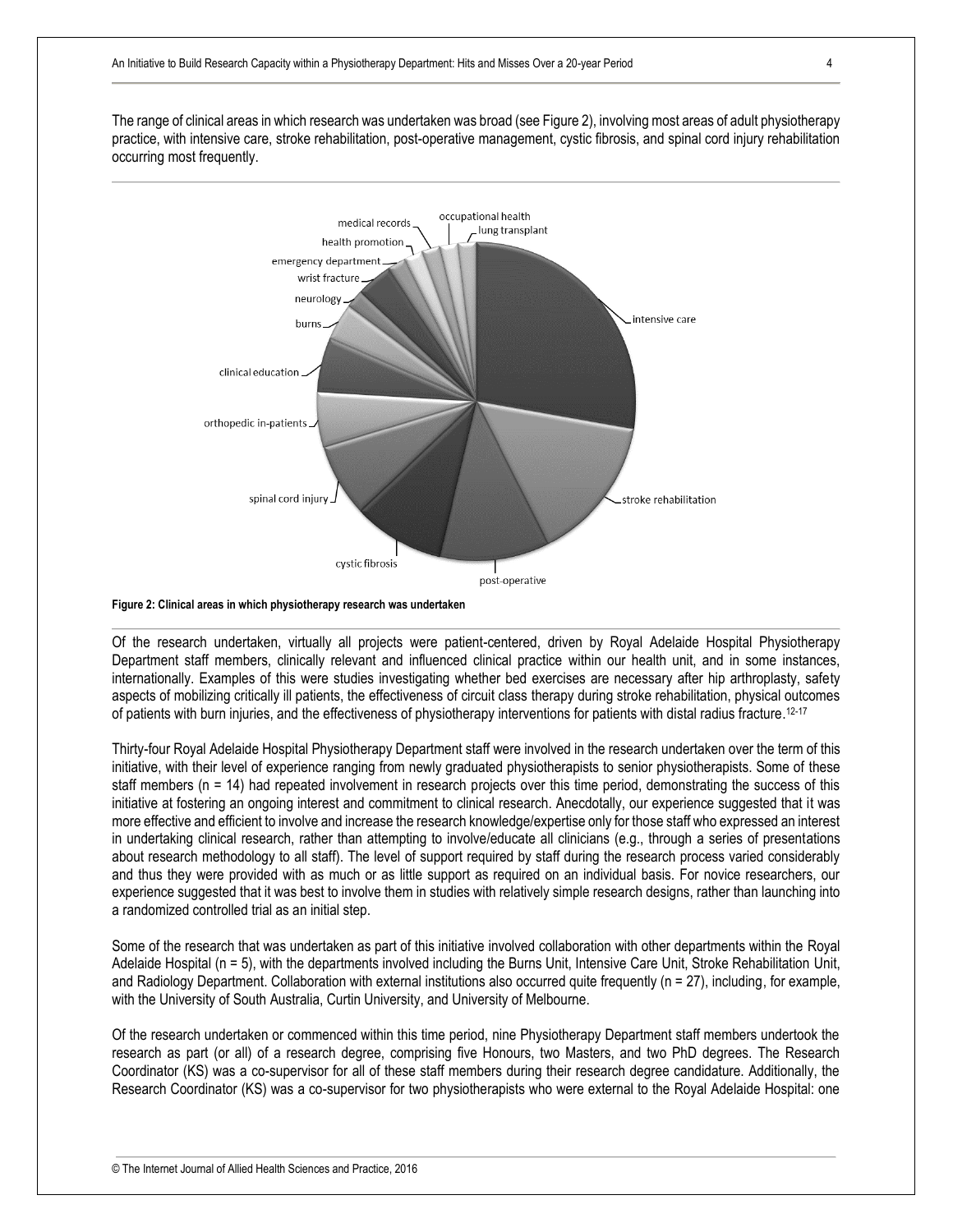physiotherapist undertook a Masters, then PhD, through Curtin University, and the other physiotherapist undertook a PhD through the University of Melbourne.

Nine grant applications were successful over the 20-year initiative, totalling approximately \$70,000. Two grants were from the Physiotherapy Research Foundation and the other five were sourced from internal Royal Adelaide Hospital grants. Other successes achieved as a result of this research building initiative included the recognition by hospital and research executives within the Royal Adelaide Hospital of the need for specific allied health grants to fund allied health research. As a result, specific funds were identified from within the suite of research grants supported by the organization – these continue to provide support for allied health research.

Another major success associated with this initiative was the national and international recognition of the research undertaken within the Physiotherapy Department, Royal Adelaide Hospital. This was evident in, for example, the Research Coordinator (KS) being invited to present at national/international physiotherapy/medical conferences as a keynote speaker on 17 occasions, her invited participation in an international taskforce regarding physiotherapy for adult patients with critical illness, and ongoing requests and involvement in reviewing national/international grant applications and journal submissions.<sup>18</sup> Whilst impossible to quantify, we believe that another successful outcome of this research building initiative has been that staff working within our Physiotherapy Department have an increased awareness of clinical research and evidence-based practice, thus providing a clear rationale for our clinical services in a resource-constrained environment. Finally, the sustained success of this initiative over a 20-year period has led to a somewhat bittersweet development, with the position now being widened from physiotherapy-only to a broader role across allied health for the Central Adelaide Local Health Network.

#### **Difficulties**

Initially, when this research capacity building initiative was commenced in 1995, there was some discontent amongst peers within the Royal Adelaide Hospital Physiotherapy Department who viewed the conversion of clinical time to clinical research as a luxury. This concern lessened over time as the successes associated with the initiative became evident.

The most frequent difficulty encountered over the 20-year period of this initiative was slow recruitment rates to clinical trials, with all clinical studies experiencing this difficulty. This led to a re-focusing of clinical research to preferentially target high-volume clinical areas. Resource issues were also frequently encountered, with time constraints adversely affecting the research process. Indeed, even when grant money enabled back-filling so that clinicians could have dedicated research time, it was often difficult back-filling to these part-time and temporary positions. Another difficulty encountered during this initiative was the occasional lack of engagement from non-physiotherapy staff. For example, a slow response rate by non-physiotherapy staff to requests to review research proposals or manuscripts led to delays in the research process. Another area where our research capacity building initiative experienced difficulty was in trying to disseminate the successes of the initiative to non-physiotherapist professional groups, with no clear avenues available to do this outside of publications/presentations.

The lack of career opportunities for staff who had been involved in the research projects and wished to further develop their expertise became evident over time. In some instances  $(n = 5)$ , this led to these staff relinguishing their positions and moving to university positions. This in itself led to a further difficulty, in that the loss of key staff with specific research interest and expertise resulted in an over-reliance on the Research Coordinator (KS) to assist with most, if not all, phases of the research process in order for it to be successfully completed. Thus, whilst an aim of the initiative was to build the ability of staff members to engage in and conduct all aspects of the research process with increasing independence, we believe this was only partially successful.

#### **Failures**

Failures associated with this research building initiative were infrequent and included the need to abandon three clinical studies: on two occasions because of inordinately slow recruitment rates, and on the other occasion due to personnel issues. Another failure involved a single occasion when disease severity data, obtained from an external source, were found to be inaccurate during manuscript revision for a journal, requiring complete re-analysis and re-writing of the paper as it substantially altered the findings. Finally, despite some informal overtures regarding a joint appointment with a university, these weren't pursued and so no formal partnership with the tertiary education sector was formed.

#### **DISCUSSION**

This initiative, whereby an individual with an interest and expertise in clinical research was identified and a proportion of their workload quarantined as fulfilling a research co-ordination role, was extremely successful at fostering research and building research capacity within a busy physiotherapy department, as measured by outcomes including the number of publications/presentations, range of research, clinical relevance and number of staff involved.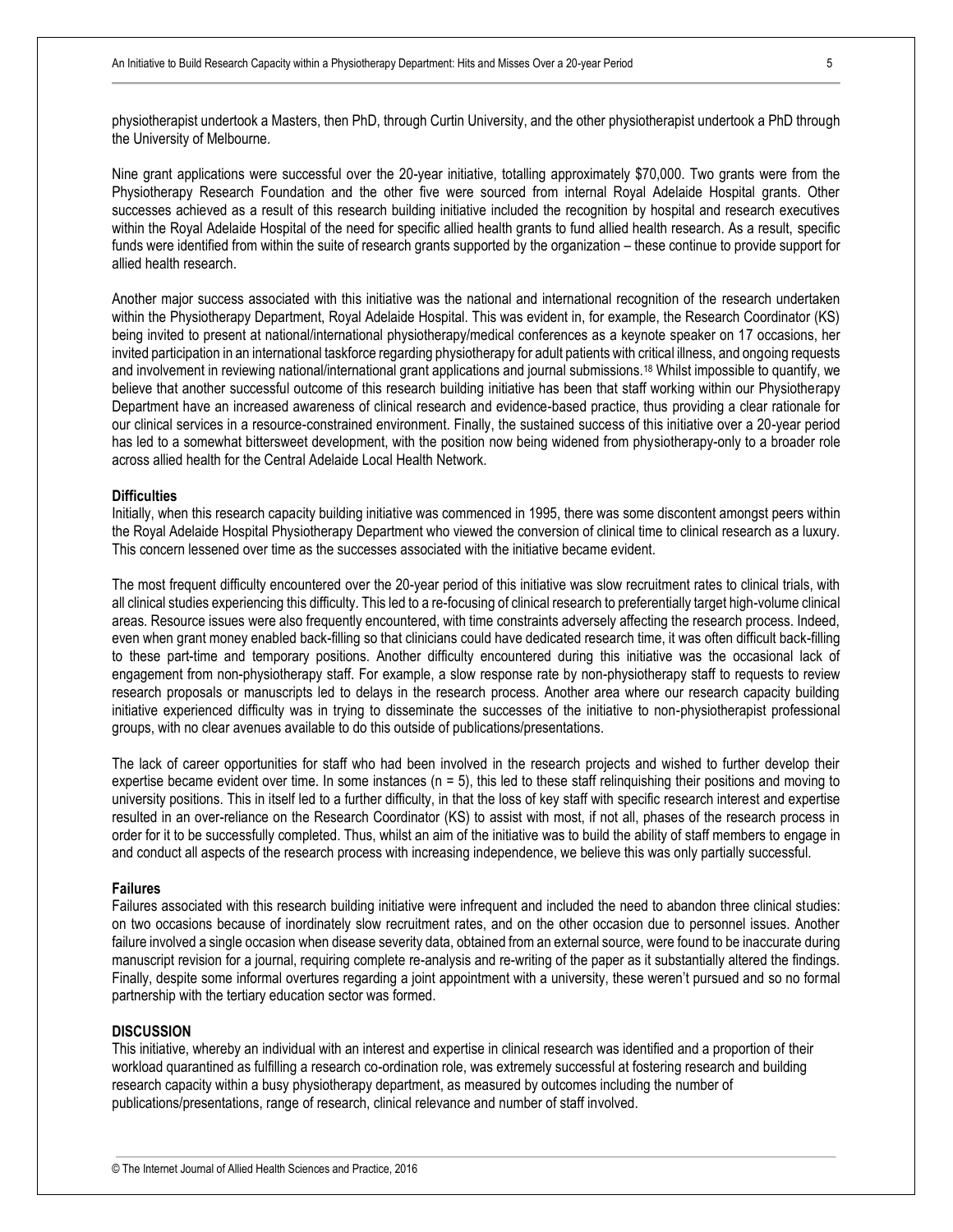Because of a lack of data regarding initiatives to build research capacity in a clinical allied health department, it is not possible to compare the specific outcomes associated with this initiative to similar initiatives or alternative methods of building research capacity. Pager et al noted that supporting already motivated individuals and teams to conduct research is likely to produce better outcomes for research capacity building investment than a more generalized approach.<sup>2</sup> Our findings concur with this in that we believe an important reason for the success of our initiative was that rather than attempting to engage all staff in research, we instead sought the involvement of those with an interest in clinical research. Whilst our initiative was structured around providing increased resources/expertise for clinical research, it achieved other successes that have been shown to be important in building research capacity, including enhancing organizational approach and support from senior managers, improving research culture whereby research is seen as part of a clinician's role, building partnerships and collaboration, and providing new opportunities for staff involvement in clinical research.<sup>8</sup> The cost associated with this research co-ordination role over the 20-year period was approximately \$A450,000 or \$A22,500 per year but was achieved by a re-direction of existing resources rather than new funding. We believe this was money well spent in terms of building current and future physiotherapy research capacity as measured by the number of physiotherapists who gained research experience, growing research grant success and the recognition within the Royal Adelaide Hospital of the value of allied health research leading to the establishment of specific allied health grants.

Some of the lessons that we learned as a result of this initiative merit further discussion. We believe the success of this initiative to build research capacity reflected the ability of the person who was appointed as Research Coordinator (KS) rather than the position *per se*. Clearly, for such an initiative to be successful, it is paramount that the right person be appointed. We believe that key personal attributes for a position such as this include enthusiasm, clear-sightedness, adaptability, and dogged perseverance, along with demonstrated expertise in all phases of clinical research. We also believe that the clear link between the research that was undertaken and clinical practice was an important factor contributing to its success. Involving only those staff who indicated an interest in clinical research and preferentially focusing on clinical areas with relatively high-volumes of patients were also key to the success of the initiative. Another important lesson that we learned, fortunately early on, was to keep a comprehensive list and register of all research-related activities (e.g., titles of all projects commenced and the names of staff involved; lists of ethics applications, clinical trials registrations, publications, presentations, grant applications) as this allowed us to assess the effectiveness of our initiative to build research capacity.

#### **Limitations**

The results of this retrospective review are only directly applicable to our Physiotherapy Department, and clearly, any interpretations by the authors have been influenced by our personal involvement in the initiative. Nevertheless, we believe the achievements associated with this initiative will be of interest to other allied health practitioners and allied health departments seeking to build research capacity. Whilst our initiative was structured around quarantining time to enable a person to fulfill a research coordination role, we acknowledge that other methods of building research capacity may be equally effective. We also acknowledge that it would have been preferable if we had recorded, at the time, the impact factor of journals where publications occurred. However, we believe that to build research capacity in a clinical department, novice researchers appreciate publication and the impact factor of the journal is not the primary consideration.

#### **Conclusions**

Identifying a clinician with an interest and expertise in clinical research and quarantining time to enable them to fulfil a broader research coordinating role was successful at fostering research and building research capacity within an allied health clinical department. This mentoring role enabled numerous physiotherapy staff who previously had limited research expertise to successfully undertake and complete research.

#### **REFERENCES**

- 1. Pickstone C, Nancarrow S, Cooke J, Vernon W, Mountain G, Boyce R, Campbell J. Building research capacity in the allied health professions. *Evidence and Policy.* 2008:4(1):53-68.
- 2. Pager S, Holden L, Golenko X. Motivators, enablers, and barriers to building allied health research capacity. *J Multidiscip Healthc.* 2012;5:53-9. [PMID 22396626]
- 3. Ried K, Farmer EA, Weston KM. Bursaries, writing grants and fellowships: a strategy to develop research capacity in primary health care. *BMC Fam Pract.* 2007;8:19. [PMID 17408497]